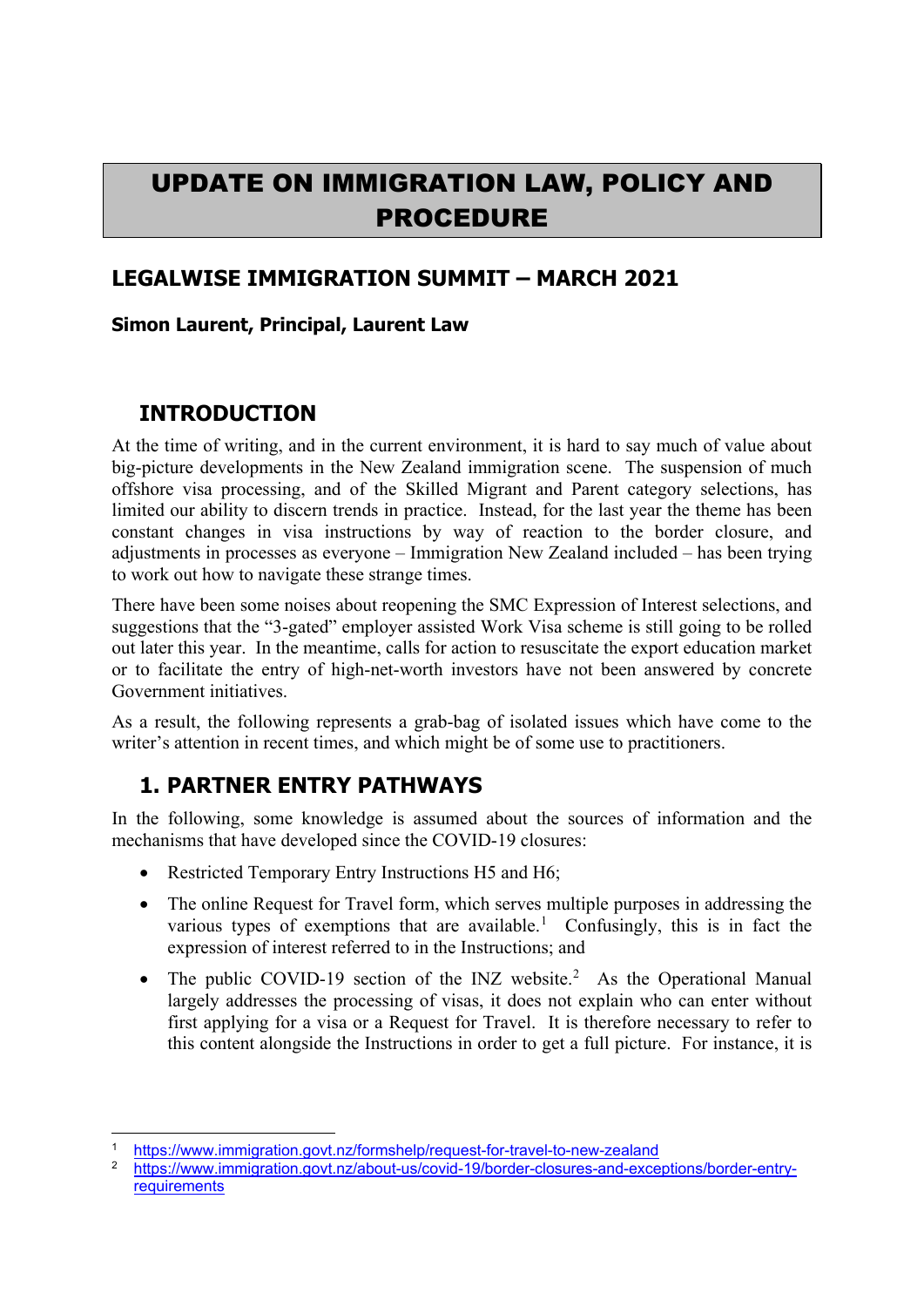useful to be able to find the list of critical purpose reasons for travel, $3$  which is otherwise buried at Instructions H5.25.15.

One of the few classes of migrants who can apply to come to New Zealand from offshore, and whose applications will be processed, are partners of New Zealand Residents or Citizens. This tranche of people is further subdivided as follows:

- 1. Generally, those who already hold a Partnership-based visa they do not need to make a Request for Travel;
- 2. Partners from visa-waiver countries they can make a Request for Travel resulting in an Invitation to Apply ("ITA") to apply for a temporary visa. Their pathway is explicitly provided for by a whole section of the Restricted Temporary Entry Instructions, being the whole of H6;
- 3. Those coming in with their New Zealand supporting partner they may need to file a Request for Travel, and the online Request form anticipates this, although the public domain information does not spell this out as it does for (say) those from visa waiver countries. Instead, it seems that they could take the chance of arriving at the airport carrying sufficient evidence of their relationship, and take their chances with a border official's assessment of the same;
- 4. Australian Citizens or Residents in a relationship with a New Zealander need to file a Request for Travel;
- 5. (for the sake of completeness) Partners of Work or Student Visa holders, who already hold a temporary visa and are "ordinarily resident in New Zealand" – appear to need to make a Request for Travel.

An obvious corollary to the above is that anyone not from a visa-waiver country, who does not otherwise meet one of the other criteria, must make a full Partner visa application. Hence, we see the "fetch and fly" phenomenon whereby the New Zealand-based partner returns to the home country so that the couple can build up time together before putting forward a fully-documented case. As has been pointed out in the media, this practice exposes someone from New Zealand to coronavirus infection abroad.<sup>[4](#page-1-1)</sup>

What we will focus upon here is those who are from visa-waiver countries, who are catered for by the Request for Travel followed by an ITA to apply for a temporary visa. If their case is clear-cut, and they can express it clearly in the online Request, then this is simple enough. However, the Request for Travel gives little opportunity for one to describe the relationship with the supporting New Zealand partner. The whole story must be condensed into a text field of just 3000 characters.

There are situations in which this method may not deliver a good outcome – for example, health or character issues, or a relationship involving significant periods of separation. People in genuine relationships can fail to get an ITA, even after multiple attempts. In that case, they do at least have the option of filing a full Partner temporary visa application and awaiting the outcome. While it will take considerably longer to get an answer, this has the advantage of enabling the applicant to fully document their history, and have it weighed in light of the relevant Instructions. It is thus a valid option to put before a prospective client whose chances of success on a bare Request for Travel look doubtful.

<span id="page-1-0"></span><sup>&</sup>lt;sup>3</sup> <https://www.immigration.govt.nz/opsmanual/#73513.htm><br>4 https://i.stuff.co.nz/business/prosper/advice/300250252/v

<span id="page-1-1"></span>[https://i.stuff.co.nz/business/prosper/advice/300250252/why-fetch-and-fly-is-the-hottest-thing-in](https://i.stuff.co.nz/business/prosper/advice/300250252/why-fetch-and-fly-is-the-hottest-thing-in-immigration-right-now)[immigration-right-now](https://i.stuff.co.nz/business/prosper/advice/300250252/why-fetch-and-fly-is-the-hottest-thing-in-immigration-right-now)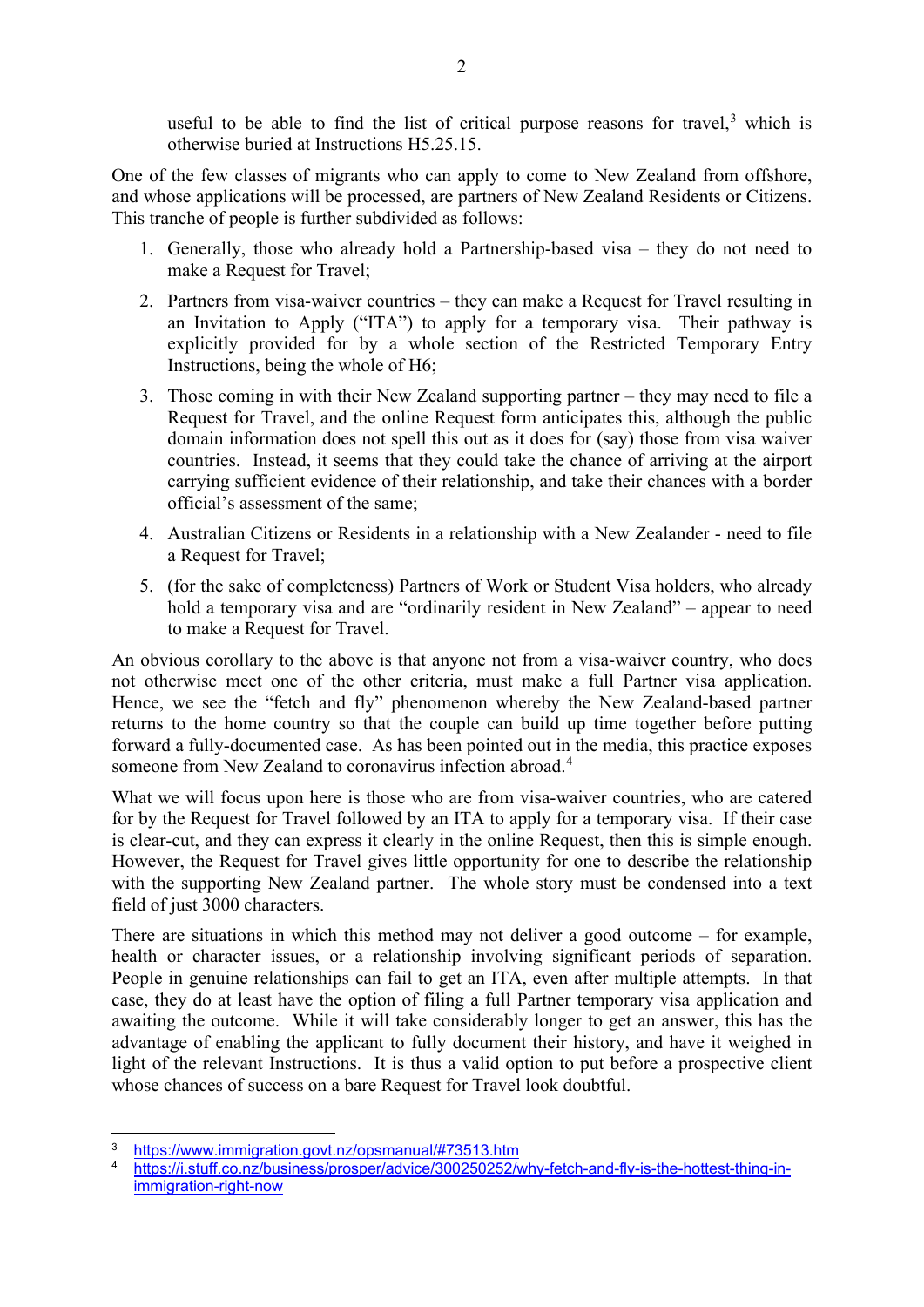There is another strategy worth considering, which the writer's firm has deployed on several occasions. This is to prepare and file the full Partner visa application, immediately followed by a Request for Travel with a clear cross-reference to the online application itself. This enables someone processing the Request to have access to the supporting evidence already uploaded to INZ Online in order to help them consider whether to grant an ITA. One senses that INZ staff may actually prefer this approach, as it has resulted in positive outcomes – sometimes more quickly than would have been achieved by lodging the visa application alone.

Support for this strategy may be found at H5.5 which at (b) describes the two-step process of Request for Travel followed by the ITA. This part of the Instructions goes on to state:

e. Despite (b) above, where a person has applied for a temporary entry class visa an immigration officer may grant that visa if the applicant meets relevant immigration instructions (or the visa is granted as an exception to instructions) and impose a visa condition that the holder carries out a critical purpose while in New Zealand if the applicant meets the requirements at H5.25.15.

where H5.25.15 enumerates the list of critical purposes, including partnership with a New Zealander. On one reading, this simply says that filing a visa application on its own is permissible, so long as one is coming to fulfil a critical purpose, as defined. However, from the experience of the last few months, filing both the visa application and the concurrent Request for Travel does sometimes deliver a significantly quicker result. The outcome is somewhat inconsistent, in that the applicant may simply be issued an ITA, and might even file the 6-month Visitor Visa application, only to have INZ switch to approving the main Partner Work Visa application instead.

### **2. REACTIVATION OF DEPORTATION LIABILITY**

The mechanism for issuing a Deportation Liability Notice ("DLN") upon both temporary visa holders and Residents should be familiar to many. The cancellation and suspension of deportation liability, most commonly for the benefit of Resident Visa holders, is also a welltrodden process. This is a Ministerial discretion under s 172 Immigration Act 2009 ("the Act"). Importantly, conditions are normally imposed on the visa holder for up to 5 years. For example, if deportation liability arose out of a criminal conviction or offending, then the visa holder must not incur any subsequent convictions during the suspension period.

The power to suspend is accompanied by the power to resume deportation action if the person breaches the condition of suspension in any way. The relevant portions of s 172 are set out below:

- (2) The Minister may at any time, by written notice (a suspension notice), suspend a residence class visa holder's liability for deportation—
	- (a) for a period not exceeding 5 years; and
	- (b) subject to the visa holder complying with any conditions stated in the notice (which take effect from the date specified in the notice, being a date not earlier than the date of notification).
- . . .
- (3) Where a person fails to comply with the conditions stated in a suspension notice,—
	- (a) the Minister may reactivate the person's liability for deportation by causing a deportation liability notice (a **reactivation notice**) to be served on the person that sets out the grounds of the reactivation; and
	- (b) subject to section 175A(4), the person has 28 days from the date on which the reactivation notice is served to—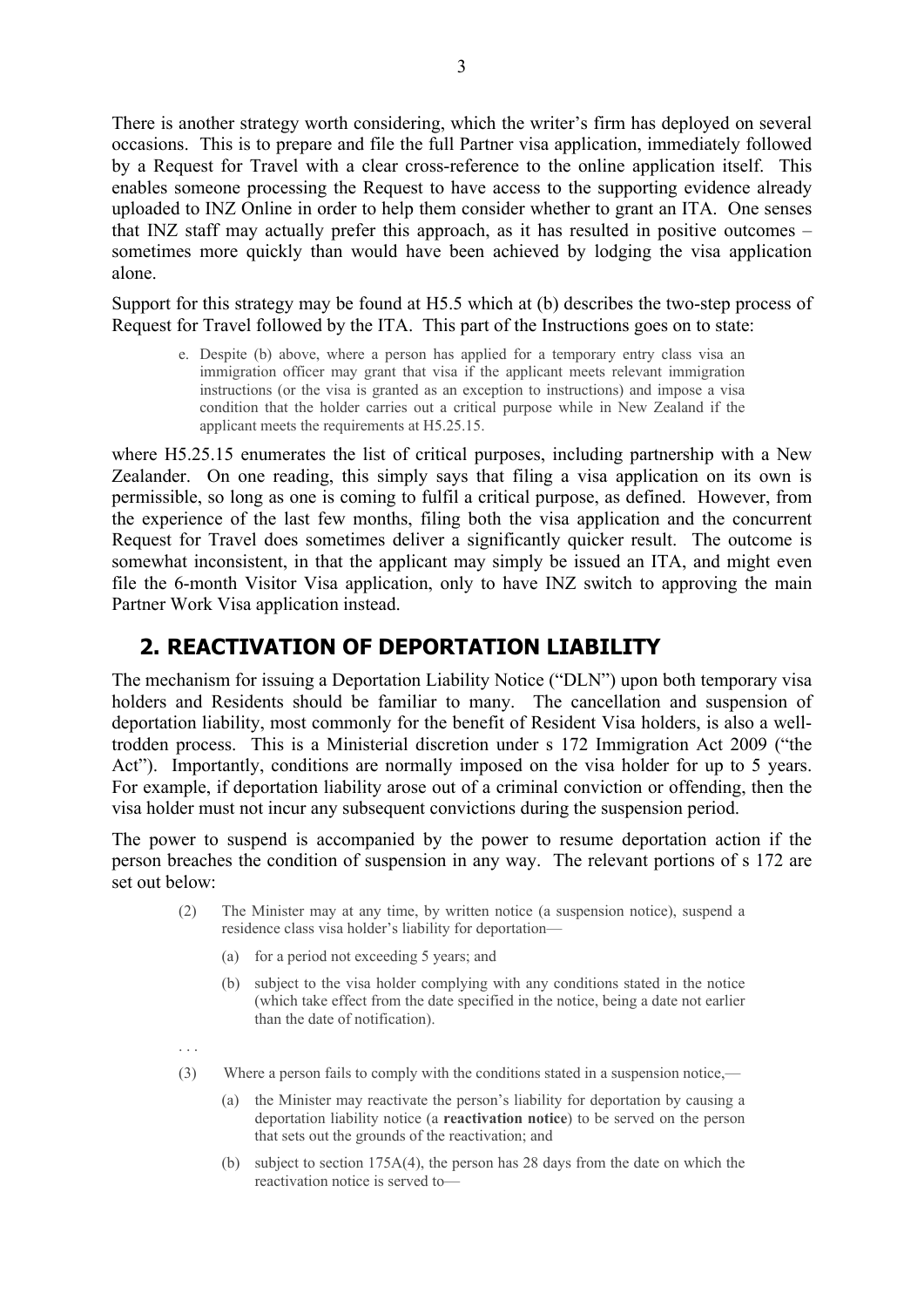- (i) lodge an appeal with the Tribunal on the grounds specified in section 155, 156, 158, 159, 160, 161, or 162, if the person deferred lodging an appeal under section 173A(2); or
- (ii) leave New Zealand.

The first point to note is that the decision to reactivate deportation liability is discretionary. Once a breach of suspension is identified, a Delegated Decision Maker acting with Ministerial delegation is entitled to consider the surrounding circumstances to determine whether, in spite of the breach, the suspension should be left untouched. This is normally initiated by writing to the person for comment, along with a standard questionnaire which traverses their domestic situation, family ties and reasons for wishing to remain. It mirrors the process followed when INZ is first alerted to someone's potential liability for deportation, which can be called the "pre-DLN stage".

However, someone who had violated the conditions of suspension faces a higher hurdle to having the suspension left in place. The starting-point for any assessment would be the breach of trust implied in the grant of the suspension in the first place. What might also carry some weight is how far through the suspension period the breach took place. Take, for example, the case of Pasiaka Mahina who was convicted of domestic assault and threatening language, and who secured a 5-year suspension. Unfortunately, he was again convicted of assault so that a fresh DLN, or reactivation notice, was issued upon him. The Tribunal found exceptional circumstances because of the consequences of deportation upon his family, and observed *inter alia*: [5](#page-3-0)

<span id="page-3-2"></span>[38] While regard must be had to the disappointing failure of the appellant to comply with the terms of his suspension, the Tribunal does not overlook that, at the time of the second incident, he was only three months short of completing a five-year period of suspension. It does serve to moderate the gravity of the breach of suspension somewhat.

Those whose deportation liability is reactivated, and who receive a second DLN, fall into two cohorts. This arises from an addition introduced in the Statutes Amendment Act 2019, which came into force on 24 October 2019, allowing someone whose DLN was suspended to defer filing an appeal to the IPT pursuant to s 173A(2) until they are served with a reactivation notice. Prior to this time, everyone served a DLN had to either file an appeal within 28 days of service, or forfeit that right at their own risk. The Tribunal ended up with hundreds of *pro forma* appeals on its books, which were simply not determined because there was no need to do so if liability was eventually cancelled at the end of the suspension period. With the passage of time, this number is diminishing.[6](#page-3-1)

A. The Pre-Amendment Group who filed an appeal as a form of insurance would have it heard in the usual way. However, it is likely that many whose liability was suspended did not pay the \$700 to lodge a *pro forma* appeal. By the time they face deportation action once more, their appeal right has long since passed. They must therefore leave New Zealand within 28 days of being served the reactivation notice, as stated starkly at s 172(3)(b)(ii).

Whatever visa they hold is cancelled by the reactivation. Section 175A(4) of the Act specifies that:

(4) Where a person has breached the conditions stated in a notice or order suspending his or her liability for deportation under section  $172(2)$ ..., the first day on which a deportation order may be served on the person is the later of—

<span id="page-3-0"></span><sup>5</sup> *Pasiaka Mahina* [2019] NZIPT 504398 (28 March 2019)

<span id="page-3-1"></span><sup>6</sup> According to the Tribunal's *Annual Report 2018-19* (August 2019), 113 appeals involving suspended liability remained on hand. The next year's *Report* (August 2020) disclosed 91 such appeals.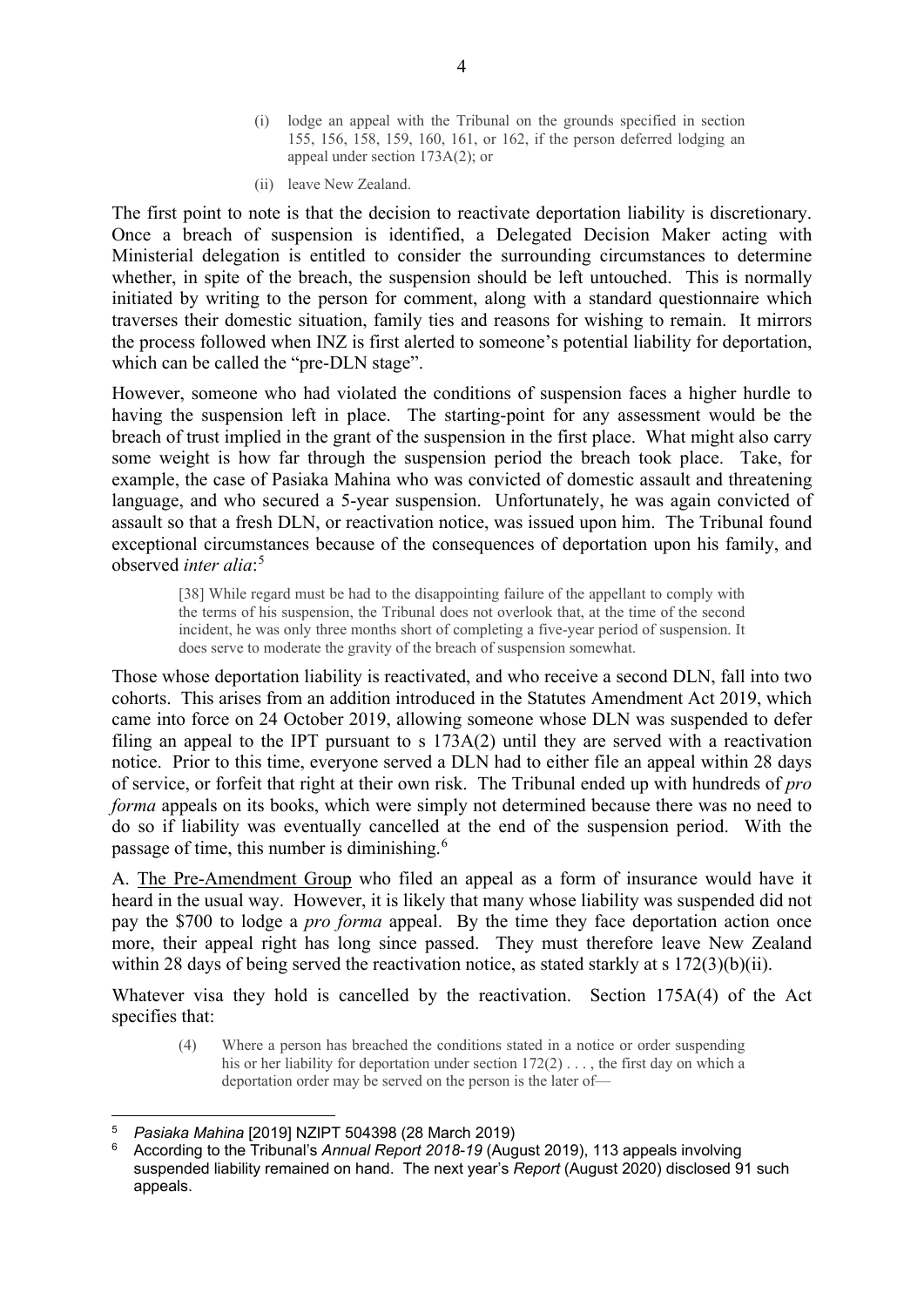- (a) the day that is 28 days after service of a deportation liability notice on the person under section 172(3) . . .;
- (b) [only applicable to someone retaining a right of appeal.]

Section 64A establishes that a visa is deemed to be cancelled the day after the first date on which a deportation order may be served on the person under section 175A. That is, the visa will be cancelled 28 days after service of the reactivation notice.

Pasiaka Mahina, mentioned above, did not file an appeal with his suspension.<sup>[7](#page-4-0)</sup> In fact, his Resident Visa was cancelled simultaneous with delivery of the second DLN, because of the operation of the Act prior to the 2019 Amendment. Fortunately, he secured a right of appeal because the Minister directed the grant of a 1-day temporary visa, upon the expiry of which he gained a fresh right of appeal as an overstayer. Advisers who assist people in this class should ask for the 1-day visa as a fall-back option, if they are at all in doubt that the client will get their suspension reinstated.

B. The Post-Amendment Group who are permitted to defer the filing of an appeal can then do so after the service of the reactivation notice, per s  $172(3)(b)(i)$ . As noted above, the earlier breach of the conditions of suspension will weigh against their success on appeal. See for instance the case of Hyacinth Demus Ochibulu whose deportation liability for multiple driving offences was initially suspended for 5 years. It was reactivated owing to fresh convictions for importation and supply of methamphetamines. Again, the IPT referred to the second chance given to the appellant that had been flouted, resulting in long-term imprisonment: [8](#page-4-1)

Despite the opportunity given to the appellant to remain in New Zealand, within less than two-and-a-half years of his suspended liability, he engaged in extremely serious offending. He and four others were involved in a network responsible for the importation and possession of over 2.5 kilograms of methamphetamine for supply. . .

[72] The Tribunal acknowledges that the appellant has expressed remorse for his offending, has received positive reports of his compliance with his prison sentence and has completed constructive programmes while in prison. However, the Tribunal views with considerable concern the fact that the appellant chose to engage in offending of significant magnitude while on a period of suspension following his not insignificant earlier offending.

The interests of his 4 children were a key concern for the Tribunal; but the fact that they had apparently "thrived and done well" in the last few years while the appellant had spent most of that time away from them in prison, $9$  was influential in findings both as to the lack of exceptional circumstances, and that it was not unduly harsh to deport him.

Something should also be said about the Tribunal's jurisdiction to hear applications by the Minister (via INZ) to reactivate deportation for those for whom it was suspended by the Tribunal upon allowing a humanitarian appeal, per s 212(1) of the Act. This power is limited to Residents or Permanent Residents:

- (2) If a person's liability for deportation has been suspended by the Tribunal under subsection (1), the Minister may subsequently apply to the Tribunal for a determination on whether the person has failed to meet any condition imposed by the Tribunal.
- (3) If the Tribunal determines that the person has failed to comply with any condition,—

<span id="page-4-0"></span> $7$  At n [5](#page-3-2)

<span id="page-4-1"></span><sup>8</sup> *Hyacinth Demus Ochibulu* [2019] NZIPT 500449 (17 May 2019) at [71] – [72]

<span id="page-4-2"></span> $9$  Ibid at [66]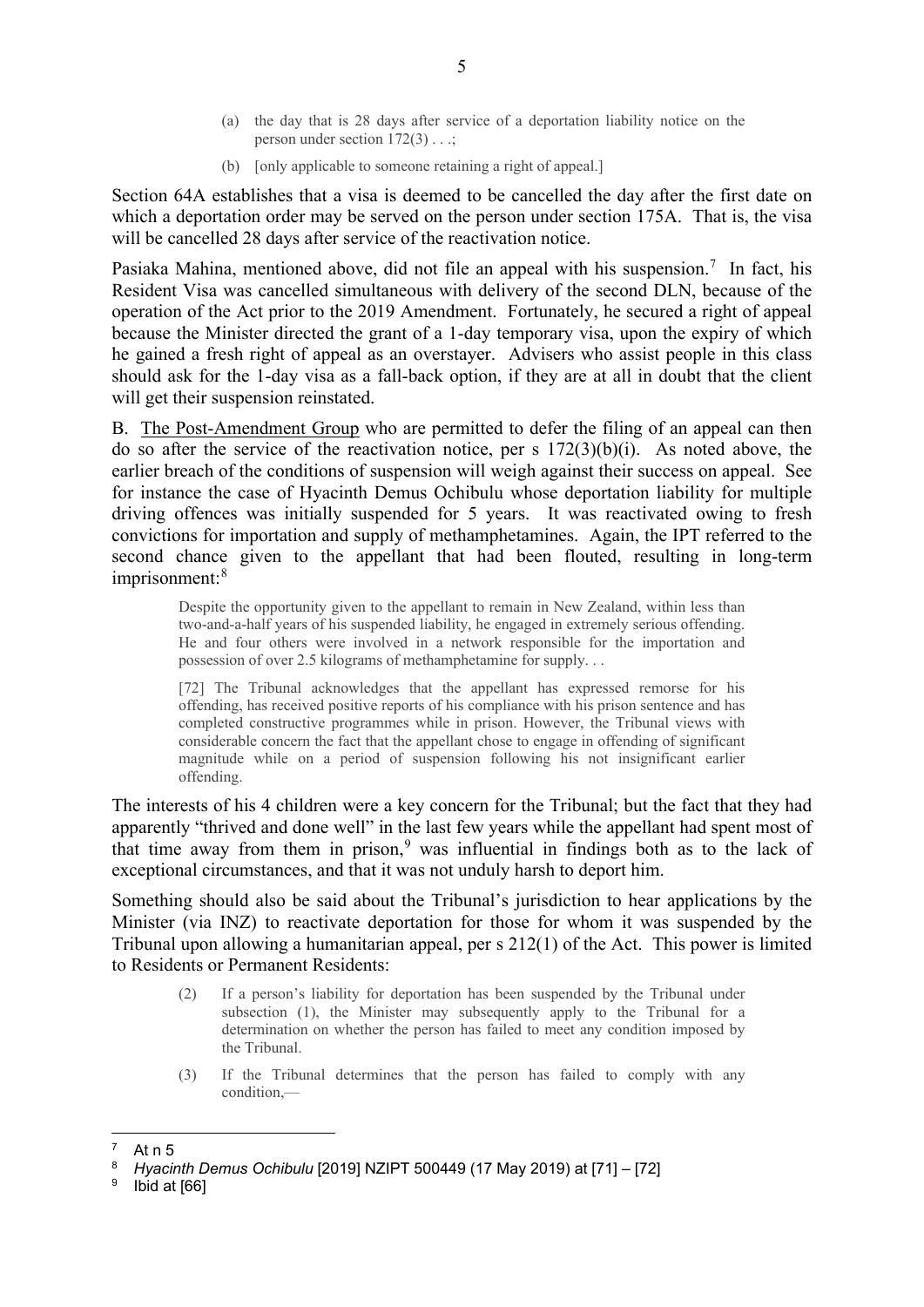- (a) the Tribunal may reactivate the person's liability for deportation by causing an immigration officer to serve a deportation liability notice on the person that sets out the grounds of the reactivation; and
- (b) the person has 28 days from the date the notice is served to leave New Zealand before he or she may be deported.

#### Again, the use of the term "may" renders the decision whether to reactivate deportation liability discretionary, as mentioned in *Minister of Immigration v Vili*: [10](#page-5-0)

[77] The Tribunal has a broad decision-making discretion where a person has failed to comply with a condition imposed on suspension of deportation liability: the Act provides that "the Tribunal may reactivate the person's liability for deportation" (section  $212(3)(a)$ ). In the absence of any guidelines or criteria in this provision, the Tribunal is required to decide whether to reactivate deportation liability in terms of the overall purpose of the Act. This purpose is stated to be: "to manage immigration in a way that balances the national interest, as determined by the Crown, and the rights of individuals" (section 3(1)). To achieve this purpose, the Act established an immigration system that, inter alia, "provides a process for implementing specified immigration-related international obligations" (section  $3(2)(d)$ ).

While the breach of a suspension condition clearly strikes at the integrity of the immigration system, it is not determinative. The Tribunal will traverse the personal circumstances to determine whether the usual international obligations are invoked, such as the Convention on the Rights of the Child. In the case just cited, this did deliver a positive outcome for Mr Vili.

It did not for Mr Horne, whose deportation liability was suspended for sexual offending, only to be reactivated by the Tribunal following a further incident within 2 years of the suspension. Despite him being deaf, it was determined that, on balance, reactivation should proceed:<sup>[11](#page-5-1)</sup>

[43] First, the Tribunal notes the significance of the respondent's conviction for his recent offending having occurred during the period when his deportation liability was suspended. The Tribunal (differently constituted), in allowing the respondent's appeal against deportation, noted the importance of the integrity and credibility of the immigration system in the eyes of reasonable members of the public. The Tribunal noted that suspending the respondent's liability for deportation, in this case, would give him every incentive to continue with his rehabilitation, and would also signal to him that any further offending would not be tolerated by the New Zealand public. Yet, within 22 months of the Tribunal's decision, the respondent re-offended.

The second key factor for the Tribunal in that case was the gravity of the second offence, being indecent assault on a 12-year-old girl. Although he was sentenced to only 5 months' home detention, less than for the previous offence, this was seen as a sufficient indicator of the seriousness of the crime.

The visa holder whose liability is reactivated in this way has no further right of appeal to the Tribunal, consistent with the intent behind the scheme of the Act to limit the number of appeals of the same class available to any one person.

A quick search of the Tribunal database shows that only 8 cases of reactivated liability have come before it; and 5 of those have been decided since January 2019. This suggests that the process will be used with greater frequency in the future.

<sup>&</sup>lt;sup>10</sup> Minister of Immigration v Vili [2019] NZIPT 600661 (8 July 2020) at [77]

<span id="page-5-1"></span><span id="page-5-0"></span><sup>11</sup> *Minister of Immigration v Horne* [2019] NZIPT 600201A (30 January 2019) at [43]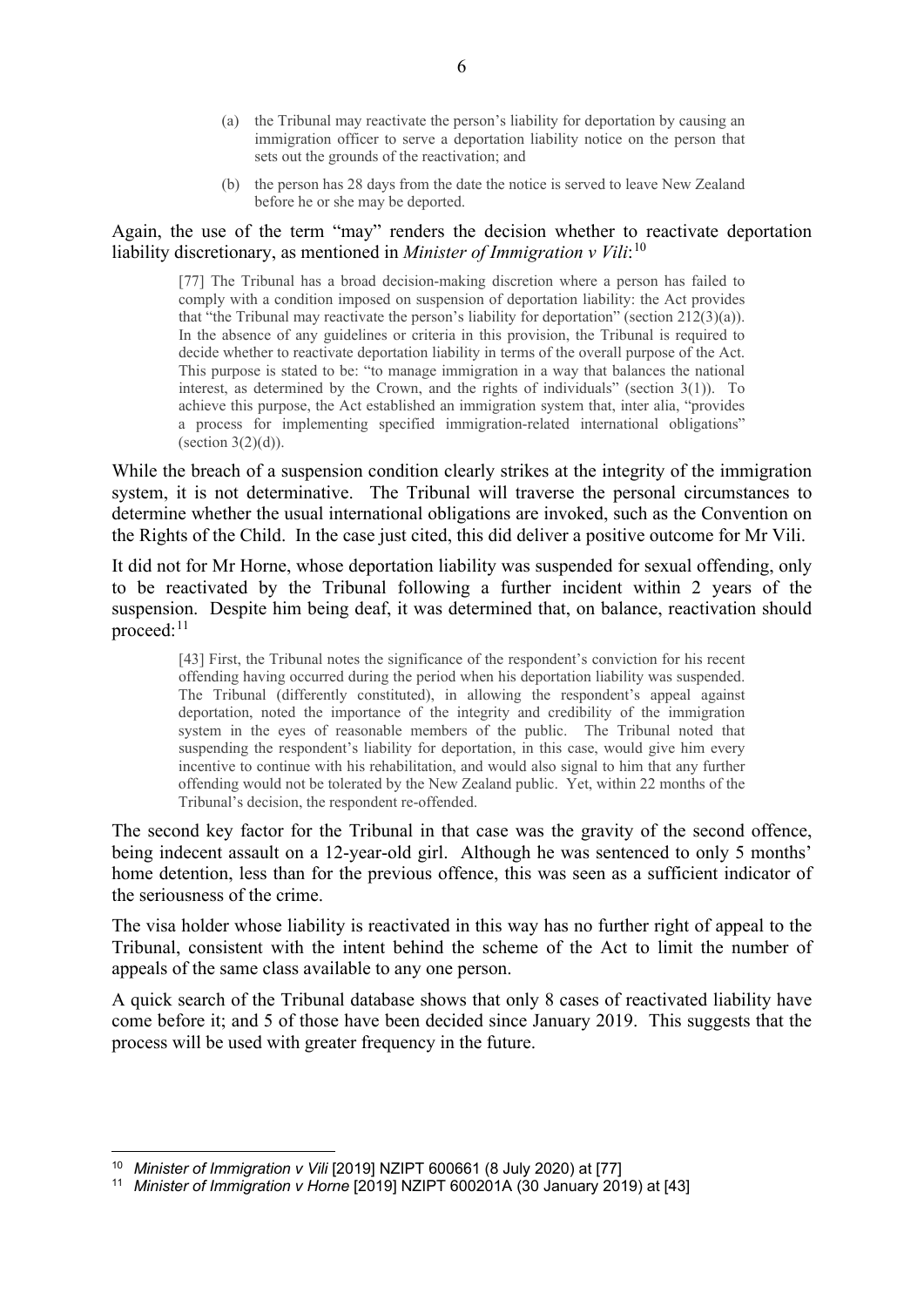## **3. SMC GROUP APPEALS – DÉJÀ VU ALL OVER AGAIN**

Our firm recently secured approval of 9 almost identical Skilled Migrant Residence Appeals for staff at a major insurance company. The IPT determined that INZ's assessment of whether the appellants performed the occupation of Insurance Agent was flawed for multiple reasons, and referred them back for reassessment. What was notable about these cases is that they shared striking similarities with another group of appellants whom we worked for just 3 years before.

One sample case will suffice for the purposes of demonstration, being *PJ (Skilled Migrant)* [2021] NZIPT 205817 (9 March 2021).<sup>12</sup> The appellants worked in a call centre environment, taking inbound enquiries, proposing insurance products, calculating premiums using the company's bespoke system, and so on. While INZ accepted that PJ carried out 5 of the 9 Core Tasks listed under the relevant ANZSCO Unit Group 6112, it found that they did not perform the other Tasks and, importantly, that the job was not sufficiently skilled to equate to "skilled employment" for the award of points.

The IPT identified many defects in the decision, including:

- reliance upon a generic site visit (which INZ claimed not to rely upon) which did not address the specific work of the appellants concerned, and which influenced the outcome; [13](#page-6-1) and
- a failure to consider the job in the context of the working environment, and assumptions made about the job which coloured its conclusions about whether certain Tasks were performed.

We will consider two specific errors which may have broader significance for those working in this field – because they have come up before, and no doubt will come up again, as will be explained.

A. Use of Knowledge Management ("KM") Systems: Core Task 4 of Unit Group 6112 states that Insurance Agents are involved in "calculating premiums and establishing method of payment". PJ and the other appellants used the employer's IT applications to input data so as to generate the necessary calculations. In INZ's view, this meant that PJ did not perform this task – it was done for them. The IPT pointed out that INZ's own site visit report and other evidence on file showed that, in fact, employees needed to have and to apply knowledge of numerous products and processes in order to carry out this aspect of the work, so that the mere fact of using a computer system to help with that did not invalidate their performance of this task. It cited an earlier decision of *JC (Skilled Migrant)* in which two key points were  $made:$ <sup>[14](#page-6-2)</sup>

- It is unrealistic to suggest that any employee will not be constrained to a greater or lesser extent by the technology choices of their employer. To hold otherwise would be to ignore the reality of most employment in a corporate environment; and
- Company-specific KM systems are often inextricably intertwined with companies' everyday operations and their employees' roles. While in-house company systems might provide some assistance, such a situation should not necessarily mean that an applicant's ability to perform the relevant core tasks is constrained because it is still

<span id="page-6-0"></span> $12$  At the time of writing, publication versions of this and the other decisions have not yet been released.

<span id="page-6-1"></span><sup>13</sup> *PJ (Skilled Migrant)* [2021] NZIPT 205817 (9 March 2021) at [81] – [83]

<span id="page-6-2"></span><sup>14</sup> Ibid at [58], citing *JC (Skilled Migrant)* [2017] NZIPT 204151 at [73] – [74]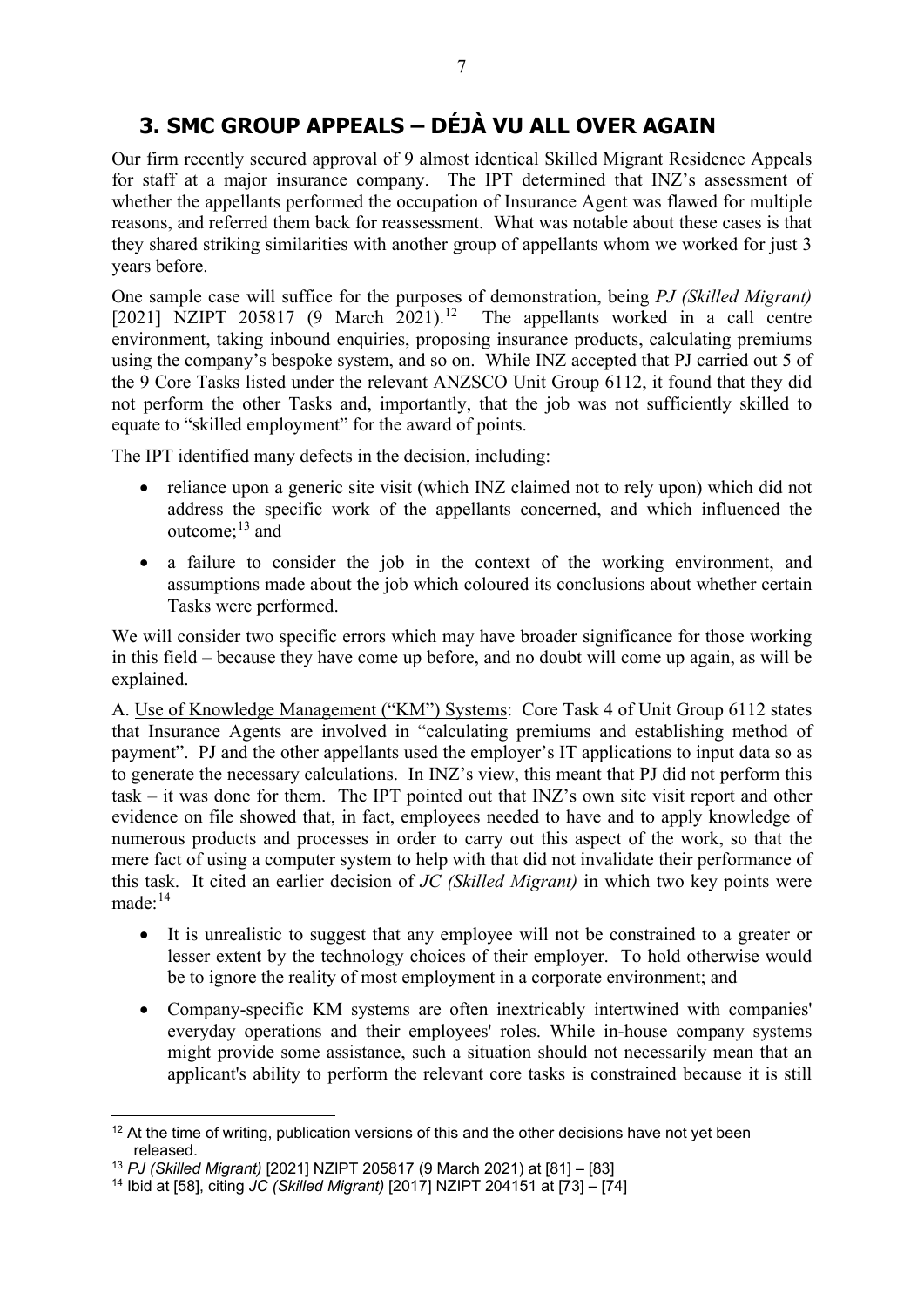necessary for an applicant to utilise his or her own skills and expertise to use such systems.

As so many employment situations involve leveraging in-house IT tools to get the job done, the wider application of this finding should be clear.

B. Importing Skill Level into Substantial Match Assessment: A repeated refrain in INZ's decisions for PJ and the other appellants was that their work did not "demonstrate any specialist, technical or management expertise or the level of skills or expertise required of an Insurance Agent." This view was buttressed by the fact that the entry requirements of the job did not specify prior insurance-related qualifications or work experience, for example. This view influenced the erroneous finding that the appellants did not discharge Core Task 4 of calculating premiums mentioned above.

The Tribunal readily disposed of this by referring to Instructions SM6.10.5 which stipulate what qualifies for skilled employment, including the substantial match between the job and the corresponding ANZSCO description, and that the applicant is "suitably qualified by training and/or experience for that occupation" – meaning that they meet the indicative skill level for the ANZSCO occupation:<sup>[15](#page-7-0)</sup>

However, none of the requirements state that an applicant must be undertaking work of at least a certain difficulty or with a minimum level of skill. Nowhere in the instructions does it specify that an applicant must be solely responsible for undertaking a task, without limitations, or have a certain level of seniority or responsibility to be considered to be undertaking the tasks.

. . . although SM6.10.5.b and SM6.10.5.1 require applicants to demonstrate that their employment is substantially consistent with the ANZSCO occupation description and relevant core tasks, the instructions do not specify a skill level in undertaking the tasks, *just that an applicant is undertaking them*: see for example, *WB (Skilled Migrant)* [2015] NZIPT 202536 at [23]; *MP (Skilled Migrant)* [2018] NZIPT 204409 at [47]; *JC (Skilled Migrant)* at [64]. [*italics added*]

In one of the other Insurance Agent cases, the appellant's former representative at first instance explicitly brought to INZ's attention the Tribunal's findings in some of the earlier cases cited above.<sup>[16](#page-7-1)</sup> The hint was not taken, however. In that case, the appellant's role was somewhat different to that of the others, although not so much as to prevent the Tribunal largely adopting the findings in  $PJ$ . It went on to say:<sup>[17](#page-7-2)</sup>

Because he was represented by a different representative during part of the assessment of his application, the submissions in response to its letter of concern were different, as were the documents he provided in response. That representative clearly highlighted the differences in the appellant's role, as opposed to those company employees working in the contact centre, and clearly raised her concerns about Immigration New Zealand's failure to engage in the different context that the appellant's employment presented. However, despite this, Immigration New Zealand's decline letter mostly failed to engage with those submissions and was largely identical to other applicants' decline letters. This does little to dispel the impression of predetermination and creates an impression that it approached the appellant's application with a closed mind.

Readers may note the repeated reference to *JC (Skilled Migrant)*, which brings us to the reason why the above two criticisms of the INZ decisions are important. This is because exactly the same issues were traversed and disposed of in another set of over 15 identical appeals determined in the appellants' favour at the end of 2017 and early 2018, of which *JC* was one. The earlier cases involved ICT Technical Support staff working in a call centre for

<span id="page-7-0"></span><sup>15</sup> Ibid at [75] – [76]

<span id="page-7-1"></span><sup>16</sup> *PM (Skilled Migrant)* [2021] NZIPT 205992 at [22]

<span id="page-7-2"></span> $17$  Ibid at  $[62]$